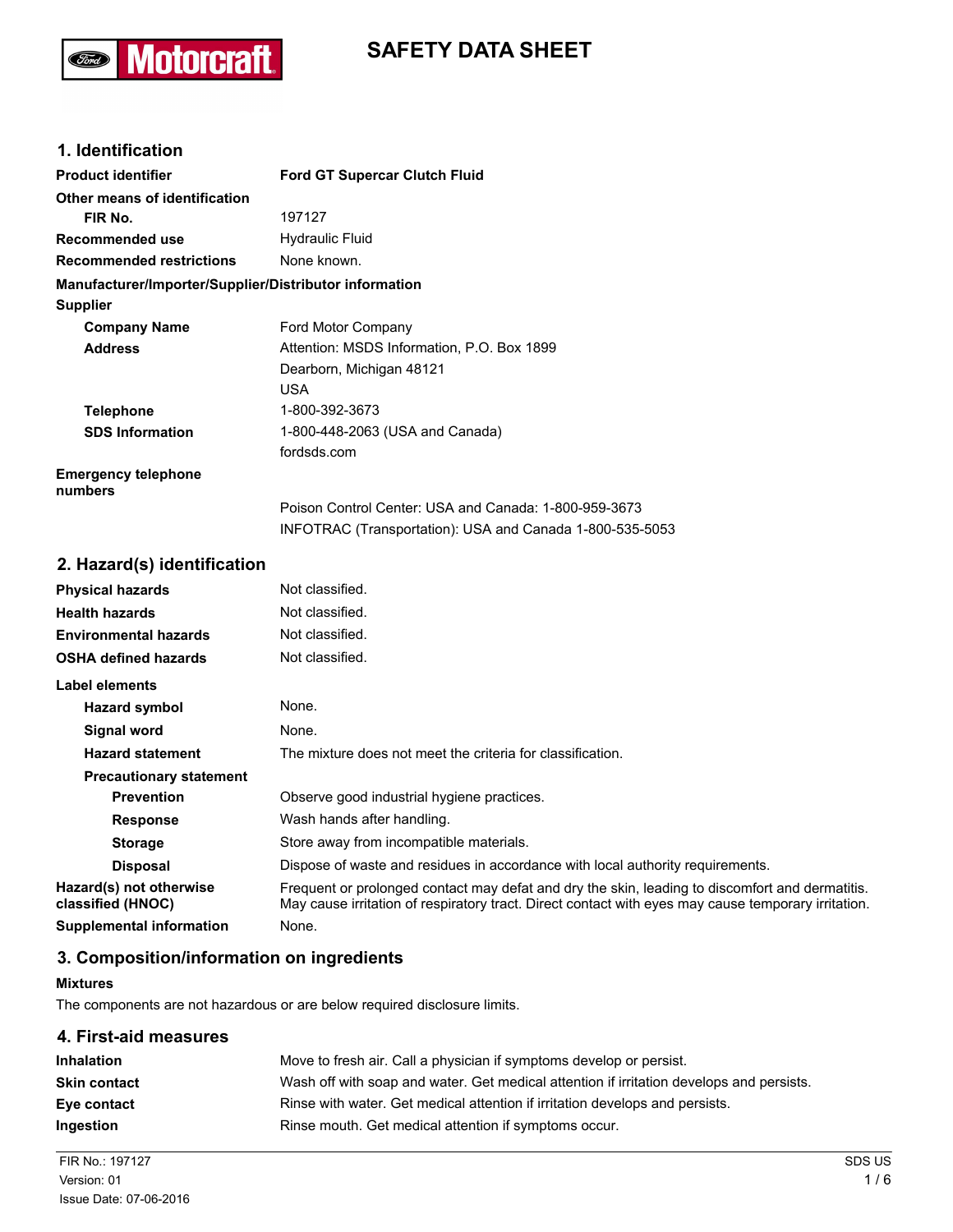| <b>Most important</b><br>symptoms/effects, acute and<br>delayed              | Direct contact with eyes may cause temporary irritation.                                                                                                                  |
|------------------------------------------------------------------------------|---------------------------------------------------------------------------------------------------------------------------------------------------------------------------|
| Indication of immediate<br>medical attention and special<br>treatment needed | Treat symptomatically.                                                                                                                                                    |
| <b>General information</b>                                                   | Ensure that medical personnel are aware of the material(s) involved, and take precautions to<br>protect themselves.                                                       |
| 5. Fire-fighting measures                                                    |                                                                                                                                                                           |
| Suitable extinguishing media                                                 | Water fog. Foam. Dry chemical powder. Carbon dioxide (CO2).                                                                                                               |
| Unsuitable extinguishing<br>media                                            | Do not use water jet as an extinguisher, as this will spread the fire.                                                                                                    |
| Specific hazards arising from<br>the chemical                                | During fire, gases hazardous to health may be formed. Upon decomposition, this product emits<br>carbon monoxide, carbon dioxide and/or low molecular weight hydrocarbons. |
| Special protective equipment<br>and precautions for firefighters             | Self-contained breathing apparatus and full protective clothing must be worn in case of fire.                                                                             |
| <b>Fire fighting</b><br>equipment/instructions                               | Move containers from fire area if you can do so without risk.                                                                                                             |
| <b>Specific methods</b>                                                      | Use standard firefighting procedures and consider the hazards of other involved materials.                                                                                |
| <b>General fire hazards</b>                                                  | No unusual fire or explosion hazards noted.                                                                                                                               |

## **6. Accidental release measures**

| <b>Personal precautions.</b><br>protective equipment and<br>emergency procedures | Avoid inhalation of vapors or mists. Avoid contact with eyes, skin, and clothing. Keep unnecessary<br>personnel away. For personal protection, see section 8 of the SDS.                                                                                                                         |
|----------------------------------------------------------------------------------|--------------------------------------------------------------------------------------------------------------------------------------------------------------------------------------------------------------------------------------------------------------------------------------------------|
| <b>Methods and materials for</b><br>containment and cleaning up                  | The product is immiscible with water and will spread on the water surface.                                                                                                                                                                                                                       |
|                                                                                  | Large Spills: Stop the flow of material, if this is without risk. Dike the spilled material, where this is<br>possible. Cover with plastic sheet to prevent spreading. Absorb in vermiculite, dry sand or earth<br>and place into containers. Following product recovery, flush area with water. |
|                                                                                  | Small Spills: Wipe up with absorbent material (e.g. cloth, fleece). Clean surface thoroughly to<br>remove residual contamination.                                                                                                                                                                |
|                                                                                  | Never return spills to original containers for re-use. For waste disposal, see section 13 of the SDS.                                                                                                                                                                                            |
| <b>Environmental precautions</b>                                                 | Avoid discharge into drains, water courses or onto the ground.                                                                                                                                                                                                                                   |
| 7. Handling and storage                                                          |                                                                                                                                                                                                                                                                                                  |
| <b>Precautions for safe handling</b>                                             | Avoid breathing mist or vapor. Avoid contact with eyes, skin, and clothing. Observe good industrial                                                                                                                                                                                              |

Avoid breathing mist or vapor. Avoid contact with eyes, skin, and clothing. Observe good industrial hygiene practices. Avoid prolonged exposure. For personal protection, see section 8 of the SDS. Store in original tightly closed container. Store away from incompatible materials (see Section 10 of the SDS). **Conditions for safe storage, including any incompatibilities**

## **8. Exposure controls/personal protection**

| <b>Occupational exposure limits</b> | No exposure limits noted for ingredient(s).                                                                                                                                                                                                                                                                                                      |
|-------------------------------------|--------------------------------------------------------------------------------------------------------------------------------------------------------------------------------------------------------------------------------------------------------------------------------------------------------------------------------------------------|
| <b>Biological limit values</b>      | No biological exposure limits noted for the ingredient(s).                                                                                                                                                                                                                                                                                       |
| Appropriate engineering<br>controls | Use adequate ventilation to control airborne concentrations below the exposure limits/quidelines. If<br>user operations generate a vapor, dust and/or mist, use process enclosure, appropriate local<br>exhaust ventilation, or other engineering controls to control airborne levels below the<br>recommended exposure limits/guidelines.       |
|                                     | Individual protection measures, such as personal protective equipment                                                                                                                                                                                                                                                                            |
| Eye/face protection                 | Wear safety glasses with side shields (or goggles).                                                                                                                                                                                                                                                                                              |
| <b>Skin protection</b>              |                                                                                                                                                                                                                                                                                                                                                  |
| <b>Hand protection</b>              | Suitable chemical protective gloves should be worn when the potential exists for skin exposure.<br>The choice of an appropriate glove does not only depend on its material but also on other quality<br>features and is different from one producer to the other. Use protective gloves made of: Nitrile.<br>Neoprene. Polyvinyl chloride (PVC). |
| Other                               | Wear appropriate chemical resistant clothing if applicable.                                                                                                                                                                                                                                                                                      |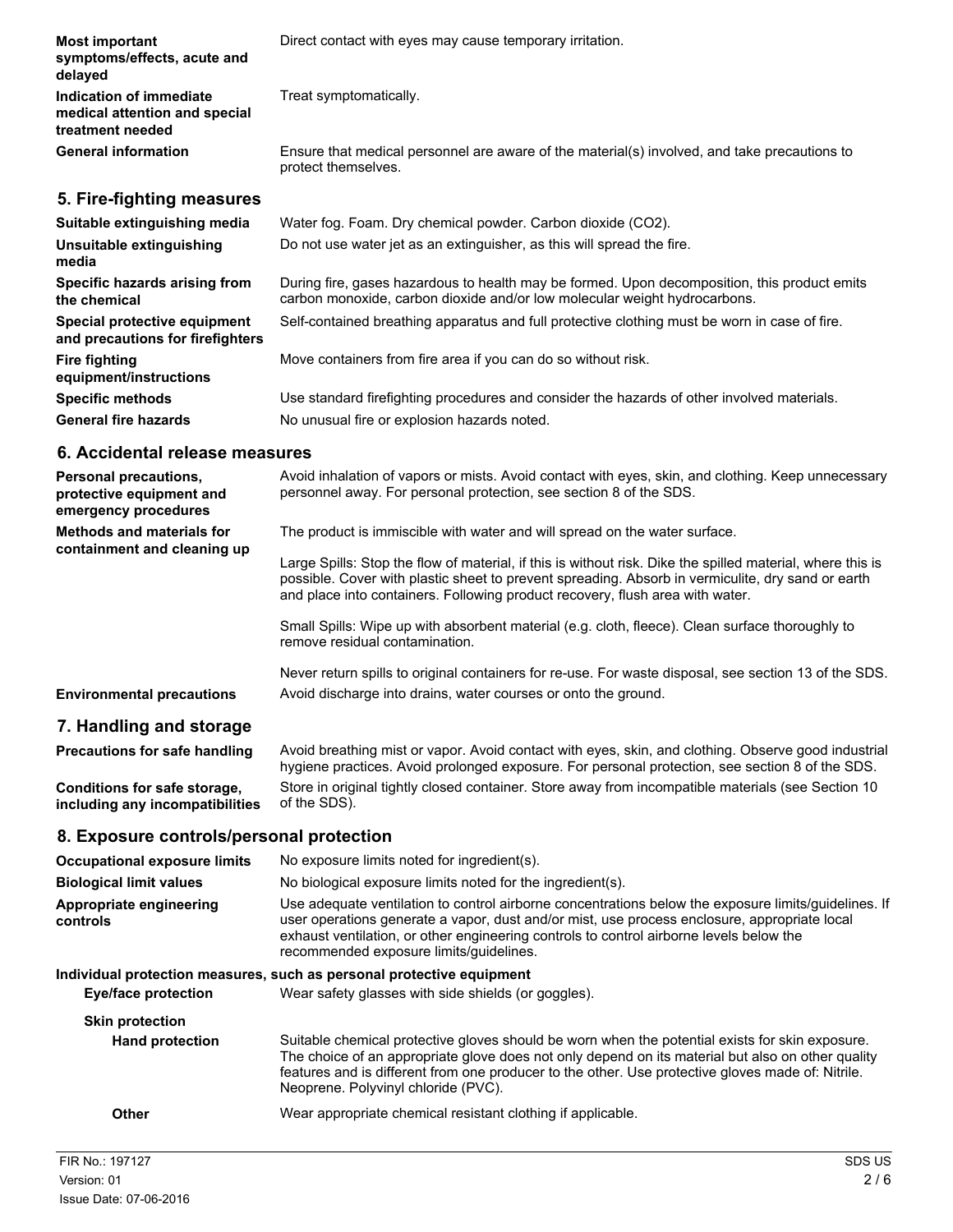| <b>Respiratory protection</b>     | If engineering controls do not maintain airborne concentrations to a level which is adequate to<br>protect worker health, an approved respirator must be worn. Respirator selection, use and<br>maintenance should be in accordance with the requirements of OSHA Respiratory Protection<br>Standard 29 CFR 1910.134 and/or Canadian Standard CSA Z94.4. |
|-----------------------------------|----------------------------------------------------------------------------------------------------------------------------------------------------------------------------------------------------------------------------------------------------------------------------------------------------------------------------------------------------------|
| <b>Thermal hazards</b>            | Wear appropriate thermal protective clothing, when necessary.                                                                                                                                                                                                                                                                                            |
| General hygiene<br>considerations | Always observe good personal hygiene measures, such as washing after handling the material<br>and before eating, drinking, and/or smoking. Routinely wash work clothing and protective<br>equipment to remove contaminants.                                                                                                                              |

## **9. Physical and chemical properties**

| Appearance                                   |                              |
|----------------------------------------------|------------------------------|
| <b>Physical state</b>                        | Liquid.                      |
| Form                                         | Lubricant.                   |
| Color                                        | Brown.                       |
| Odor                                         | Hydrocarbon-like.            |
| Odor threshold                               | Not available.               |
| рH                                           | Not available.               |
| <b>Melting point/freezing point</b>          | Not available.               |
| Initial boiling point and boiling<br>range   | $>$ 280 °F ( $>$ 137.78 °C)  |
| <b>Flash point</b>                           | 419.0 °F (215.0 °C) ASTM D92 |
| <b>Evaporation rate</b>                      | Not available.               |
| Flammability (solid, gas)                    | Not applicable.              |
| Upper/lower flammability or explosive limits |                              |

| Explosive limit - lower (%)                       | $1\%$                               |
|---------------------------------------------------|-------------------------------------|
| Explosive limit - upper (%)                       | 10 $%$                              |
| Vapor pressure                                    | < 0.5 kPa                           |
| Vapor density                                     | >1                                  |
| <b>Relative density</b>                           | 0.8                                 |
| <b>Relative density temperature</b>               | 59 °F (15 °C)                       |
| Solubility(ies)                                   |                                     |
| Solubility (water)                                | Negligible                          |
| <b>Partition coefficient</b><br>(n-octanol/water) | > 6 (Based on similar products)     |
| <b>Auto-ignition temperature</b>                  | $>608$ °F ( $>320$ °C)              |
| <b>Decomposition temperature</b>                  | Not available.                      |
| <b>Viscosity</b>                                  | 29.5 cSt ASTM D445                  |
| <b>Viscosity temperature</b>                      | 104 °F (40 °C)                      |
| <b>Other information</b>                          |                                     |
| <b>Density</b>                                    | 849.00 kg/m <sup>3</sup> ASTM D4052 |
| Pour point                                        | -54.4 °F (-48 °C) ASTM D97          |

## **10. Stability and reactivity**

| <b>Reactivity</b>                            | The product is stable and non-reactive under normal conditions of use, storage and transport.                                                                                                                   |
|----------------------------------------------|-----------------------------------------------------------------------------------------------------------------------------------------------------------------------------------------------------------------|
| <b>Chemical stability</b>                    | Material is stable under normal conditions.                                                                                                                                                                     |
| <b>Possibility of hazardous</b><br>reactions | No dangerous reaction known under conditions of normal use.                                                                                                                                                     |
| <b>Conditions to avoid</b>                   | Contact with incompatible materials.                                                                                                                                                                            |
| Incompatible materials                       | Strong oxidizing agents.                                                                                                                                                                                        |
| <b>Hazardous decomposition</b><br>products   | Irritating and/or toxic fumes and gases may be emitted upon the product's decomposition. Upon<br>decomposition, this product emits carbon monoxide, carbon dioxide and/or low molecular weight<br>hydrocarbons. |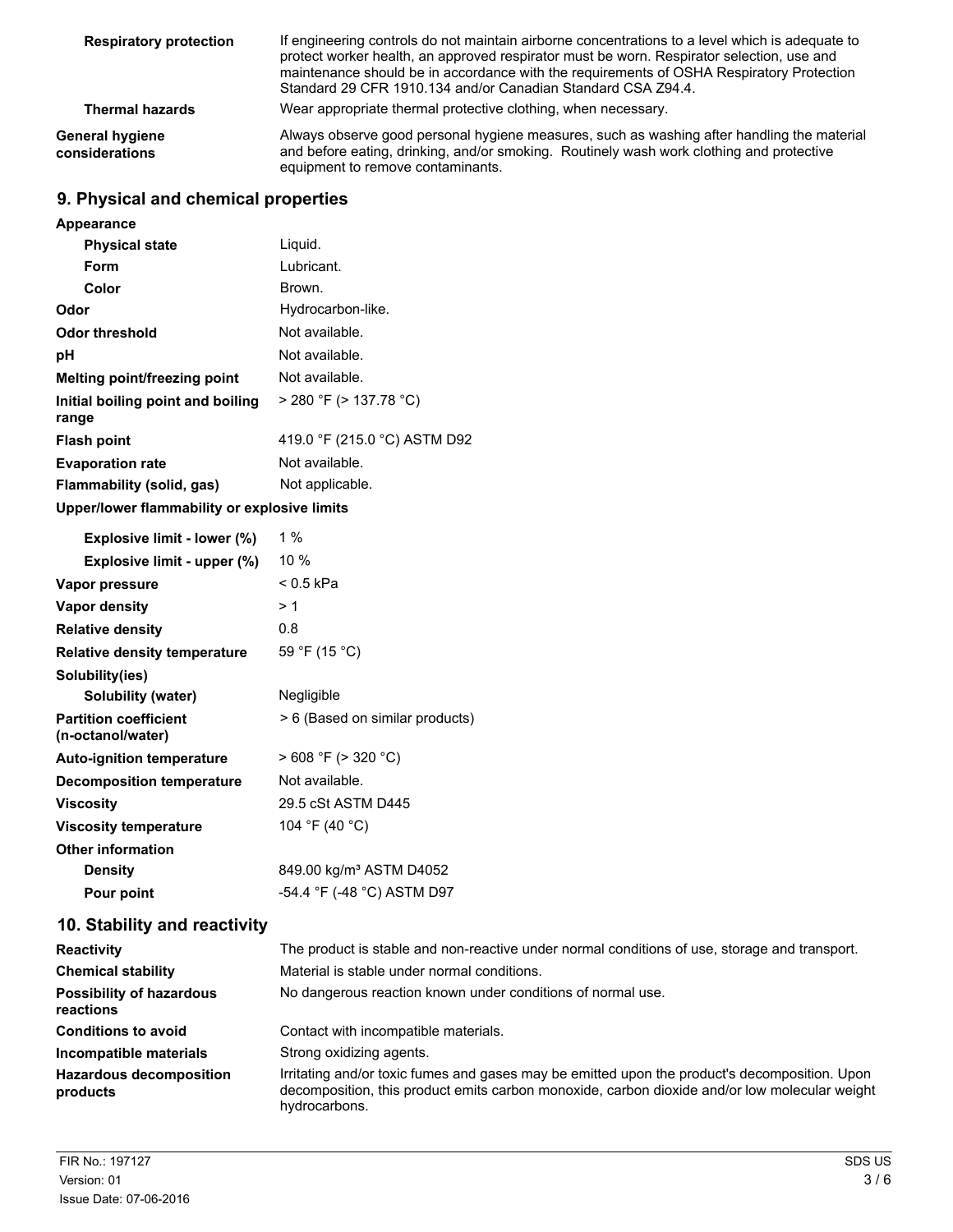## **11. Toxicological information**

## **Information on likely routes of exposure**

| Inhalation                                                                           | Prolonged inhalation may be harmful.                                                                                                                                                                                   |
|--------------------------------------------------------------------------------------|------------------------------------------------------------------------------------------------------------------------------------------------------------------------------------------------------------------------|
| <b>Skin contact</b>                                                                  | Frequent or prolonged contact may defat and dry the skin, leading to discomfort and dermatitis.                                                                                                                        |
| Eye contact                                                                          | Direct contact with eyes may cause temporary irritation.                                                                                                                                                               |
| Ingestion                                                                            | Expected to be a low ingestion hazard.                                                                                                                                                                                 |
| Symptoms related to the<br>physical, chemical and<br>toxicological characteristics   | Direct contact with eyes may cause temporary irritation.                                                                                                                                                               |
| Information on toxicological effects                                                 |                                                                                                                                                                                                                        |
| <b>Acute toxicity</b>                                                                | May cause respiratory irritation. Direct contact with eyes may cause temporary irritation.<br>Prolonged skin contact may cause temporary irritation.                                                                   |
| <b>Skin corrosion/irritation</b>                                                     | Prolonged skin contact may cause temporary irritation.                                                                                                                                                                 |
| Serious eye damage/eye<br>irritation                                                 | Direct contact with eyes may cause temporary irritation.                                                                                                                                                               |
| Respiratory or skin sensitization                                                    |                                                                                                                                                                                                                        |
| <b>Respiratory sensitization</b>                                                     | Not a respiratory sensitizer.                                                                                                                                                                                          |
| <b>Skin sensitization</b>                                                            | This product is not expected to cause skin sensitization.                                                                                                                                                              |
| Germ cell mutagenicity                                                               | No data available to indicate product or any components present at greater than 0.1% are<br>mutagenic or genotoxic.                                                                                                    |
| Carcinogenicity                                                                      | Base oil severely refined: Not carcinogenic in animal studies. Representative material passes<br>IP-346, Modified Ames test, and/or other screening tests.                                                             |
| <b>Reproductive toxicity</b>                                                         | This product is not expected to cause reproductive or developmental effects.                                                                                                                                           |
| Specific target organ toxicity -<br>single exposure                                  | Not classified.                                                                                                                                                                                                        |
| Specific target organ toxicity -<br>repeated exposure                                | Not classified.                                                                                                                                                                                                        |
| <b>Aspiration hazard</b>                                                             | Not an aspiration hazard.                                                                                                                                                                                              |
| <b>Chronic effects</b>                                                               | Prolonged inhalation may be harmful.                                                                                                                                                                                   |
| 12. Ecological information                                                           |                                                                                                                                                                                                                        |
| <b>Ecotoxicity</b>                                                                   | The product is not classified as environmentally hazardous. However, this does not exclude the<br>possibility that large or frequent spills can have a harmful or damaging effect on the environment.                  |
| Persistence and degradability                                                        | No data is available on the degradability of this product.                                                                                                                                                             |
| <b>Bioaccumulative potential</b>                                                     |                                                                                                                                                                                                                        |
| Partition coefficient n-octanol / water (log Kow)<br>> 6 (Based on similar products) |                                                                                                                                                                                                                        |
| <b>Mobility in soil</b>                                                              | No data available.                                                                                                                                                                                                     |
| <b>Other adverse effects</b>                                                         | No other adverse environmental effects (e.g. ozone depletion, photochemical ozone creation<br>potential, endocrine disruption, global warming potential) are expected from this component.                             |
| 13. Disposal considerations                                                          |                                                                                                                                                                                                                        |
| <b>Disposal instructions</b>                                                         | Collect and reclaim or dispose in sealed containers at licensed waste disposal site. Don't pollute.<br>Conserve resources. Return used oil to collection centers.                                                      |
| <b>Local disposal regulations</b>                                                    | Dispose in accordance with all applicable regulations.                                                                                                                                                                 |
| <b>Hazardous waste code</b>                                                          | The waste code should be assigned in discussion between the user, the producer and the waste<br>disposal company.                                                                                                      |
| Waste from residues / unused<br>products                                             | Dispose of in accordance with local regulations. Empty containers or liners may retain some<br>product residues. This material and its container must be disposed of in a safe manner (see:<br>Disposal instructions). |
| <b>Contaminated packaging</b>                                                        | Since emptied containers may retain product residue, follow label warnings even after container is<br>emptied. Empty containers should be taken to an approved waste handling site for recycling or<br>disposal.       |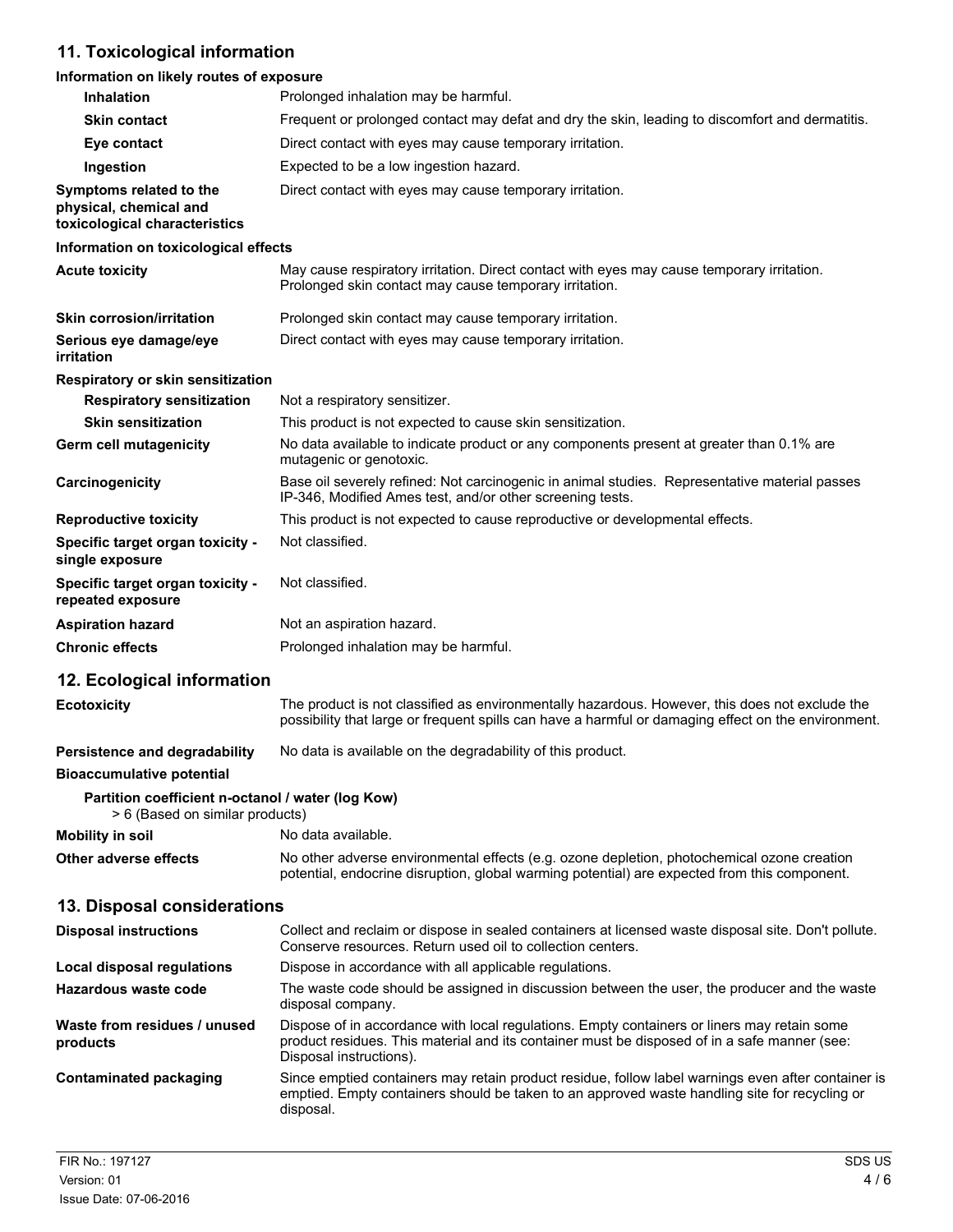## **14. Transport information**

#### **DOT**

Not regulated as dangerous goods.

#### **IATA**

Not regulated as dangerous goods.

#### **IMDG**

Not regulated as dangerous goods.

**Transport in bulk according to** Not established. **Annex II of MARPOL 73/78 and the IBC Code**

## **15. Regulatory information**

#### **US federal regulations**

This product is not known to be a "Hazardous Chemical" as defined by the OSHA Hazard Communication Standard, 29 CFR 1910.1200.

## **TSCA Section 12(b) Export Notification (40 CFR 707, Subpt. D)**

Not regulated.

**CERCLA Hazardous Substance List (40 CFR 302.4)**

Not listed.

**SARA 304 Emergency release notification**

Not regulated.

#### **Superfund Amendments and Reauthorization Act of 1986 (SARA)**

**Hazard categories**

Immediate Hazard - Yes Delayed Hazard - No Fire Hazard - No Pressure Hazard - No Reactivity Hazard - No

#### **SARA 302 Extremely hazardous substance**

Not listed.

**SARA 311/312 Hazardous** No **chemical**

## **SARA 313 (TRI reporting)**

Not regulated.

### **Other federal regulations**

### **Clean Air Act (CAA) Section 112 Hazardous Air Pollutants (HAPs) List**

Not regulated.

### **Clean Air Act (CAA) Section 112(r) Accidental Release Prevention (40 CFR 68.130)**

Not regulated.

**Safe Drinking Water Act** Not regulated.

## **(SDWA)**

### **US state regulations**

**US. California Controlled Substances. CA Department of Justice (California Health and Safety Code Section 11100)** Not listed.

**US. Massachusetts RTK - Substance List**

Not regulated.

**US. New Jersey Worker and Community Right-to-Know Act**

Not listed.

**US. Pennsylvania Worker and Community Right-to-Know Law** Not listed.

**US. Rhode Island RTK**

Not regulated.

### **US. California Proposition 65**

California Safe Drinking Water and Toxic Enforcement Act of 1986 (Proposition 65): This material is not known to contain any chemicals currently listed as carcinogens or reproductive toxins.

### **International Inventories**

All components are listed or are exempt from listing on the Toxic Substances Control Act Inventory.